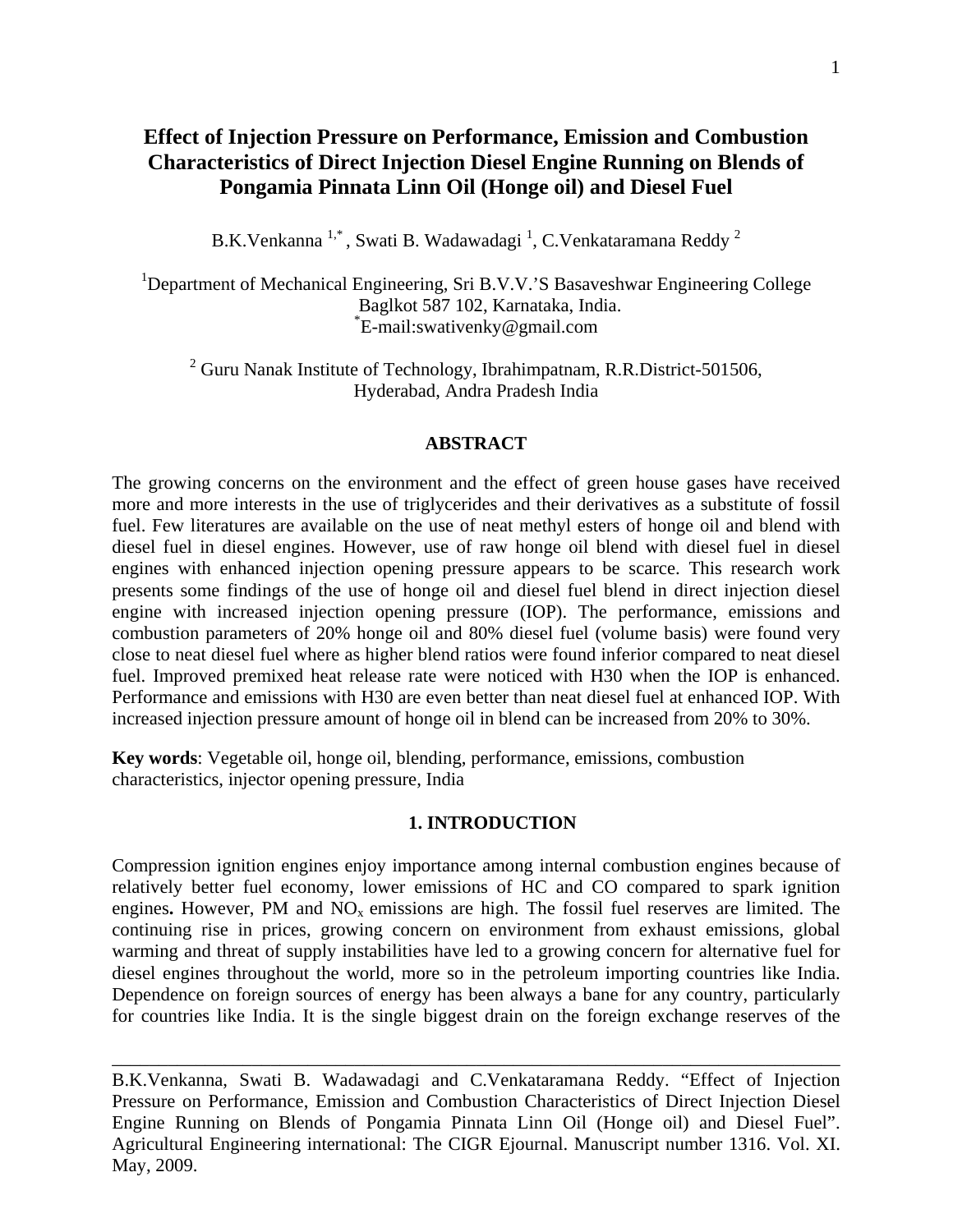country. An increase of \$1 per barrel of crude oil prices adds \$425 million to Indian oil import bill (Anonymous, 2005). From the point of view of long term energy security, it is necessary to develop new alternative fuels with properties comparable to petroleum based fuels. Considering the fuel transport and utilization equipment, vegetable oils easily qualify for use in diesel engines as alternative fuels for diesel engines. The diesel fuel can not be replaced totally by the vegetable oils (in conventional diesel engines) because of the low cetane number, high ignition temperature, high viscosity and incomplete combustion leading to increased emissions and decreased performance. Hence, only a partial replacement of diesel fuel is possible in conventional DI diesel engine. Some of these problems are mentioned in the literatures (Agarwal et al., 2001; Altin et al., 2001; Agarwal et al., 2003; Ramadhas et al., 2004).

Some of these problems can be reduced by reducing the viscosity of fuel by four methods: dilution, micro emulsification, pyrolysis and transesterification in order to improve injection performance. Vegetable oil and diesel fuel blending (dilution) is one of the methods to reduce their viscosity (Herche et al., 2001; Silvo et al., 2002; Murat et al., 2007; Nwafor, 2004; Agarwal et al., 2007). The flash point of honge oil is higher than neat diesel; hence it is safe to use it in the engine. Gaseous emissions and performance of DI diesel engines are primarily influenced by combustion processes in turn controlled by fuel properties, injector opening pressure, atomization and also oxygen concentration in the fuel mixture (Heywood, 1998).

#### **Nomenclatures**

| Brake specific fuel consumption   | <b>bsfc</b> | Hydrocarbon                      | HC.        |
|-----------------------------------|-------------|----------------------------------|------------|
| Brake specific energy consumption | bsec        | Ignition delay period            | <b>IDP</b> |
| Carbon monoxide                   | CO          | Injection opening pressure       | <b>IOP</b> |
| Combustion duration               | CD          | Mass fraction burned             | <b>MFB</b> |
| Cylinder pressure                 | CP          | Oxides of sulphur                | <b>Sox</b> |
| Direct injection                  | DI          | Oxides of nitrogen               | NOx        |
| Estimated end of combustion       | <b>EEOC</b> | Particulate matter               | <b>PM</b>  |
| Exhaust gas temperature           | <b>EGT</b>  | Polycyclic aromatic hydrocarbons | <b>PAH</b> |
| Fuel line pressure                | FP          | Static injection timing          | <b>SIT</b> |
| Fuel consumption                  | FC          | Start of combustion              | <b>SOC</b> |

## **1.1 Literature on Use of Vegetable Oils in Diesel Engines**

Triglycerides (vegetable oils or animal fats for non-edible and non-industrial application), and their derivatives are considered as viable alternatives for diesel fuels. The effect of raw vegetable oils as alternative diesel engine fuels has been reported by many investigators (Agarwal et al., 2001; Altin et al., 2001; Agarwal et al., 2003; Ramadahas et al., 2004). The result showed increase in bsfc and emissions such as CO, HC and smoke opacity compared to neat diesel fuel. This was attributed to the lower heating value, high viscosity, poor atomization, low volatility and polyunsaturated characteristic of neat vegetable oils. Some studies demonstrated that smoke,  $NO<sub>x</sub>$  lowered and CO, HC increased (Herche et al., 2001). It has been reported that use of vegetable oil results in increased bsfc (He, 2003). Emissions of CO, HC and  $SO<sub>x</sub>$  were increased,

B.K.Venkanna, Swati B. Wadawadagi and C.Venkataramana Reddy. "Effect of Injection Pressure on Performance, Emission and Combustion Characteristics of Direct Injection Diesel Engine Running on Blends of Pongamia Pinnata Linn Oil (Honge oil) and Diesel Fuel". Agricultural Engineering international: The CIGR Ejournal. Manuscript number 1316. Vol. XI. May, 2009.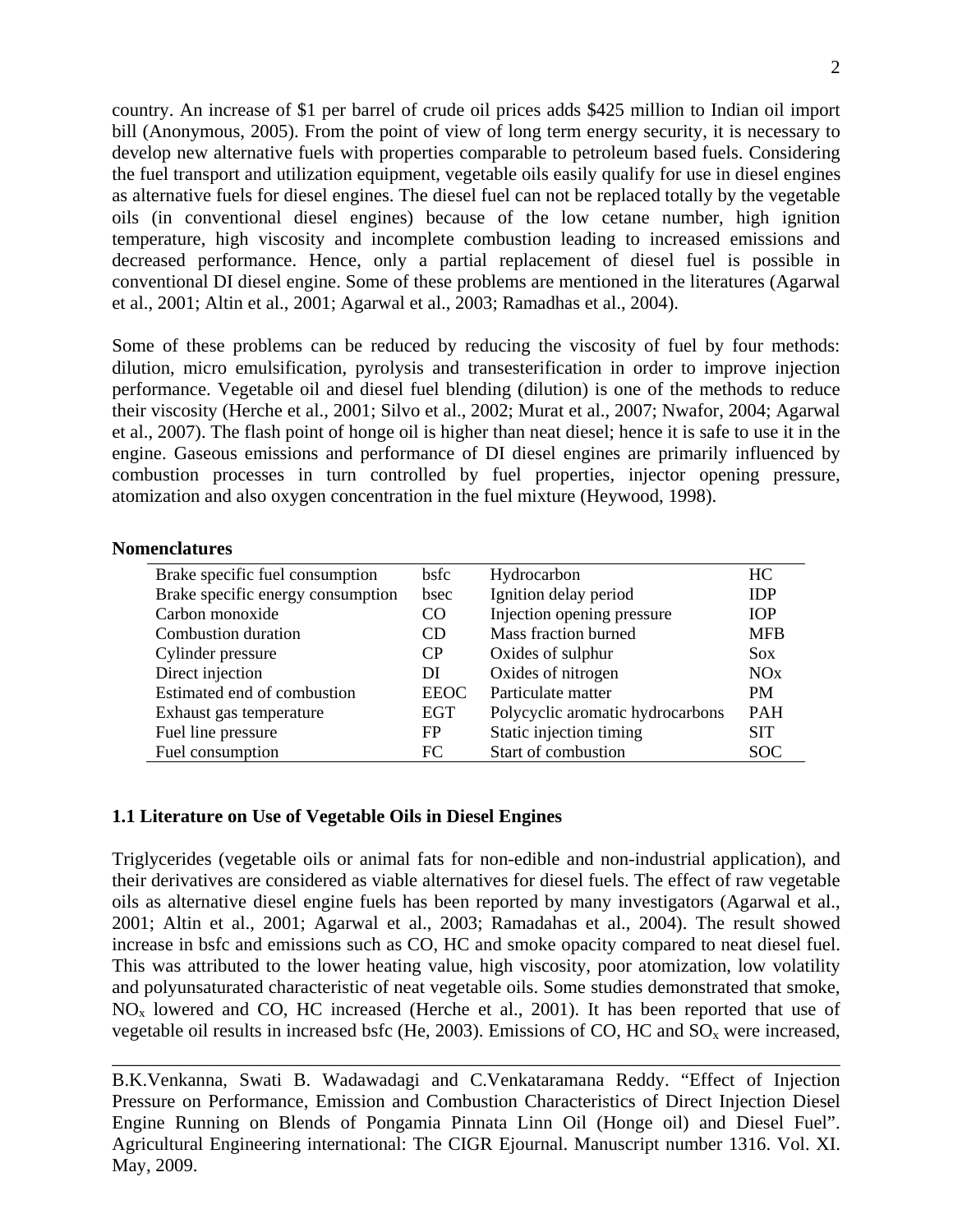where as  $NO<sub>x</sub>$  and PM emissions were decreased compared to diesel fuel (Senthil et al., 2003; Huzayyin et al., 2004). Utilization of 100% vegetable oil is also possible and emissions of PAH and PM were reduced (Silvo et al., 2002). The properties of the raw honge oil, diesel fuel and blends of honge oil and diesel fuel have been determined and summarized in Table 1.

| Tuble 1. I roperties of the ruer under consideration |           |                   |                  |                  |       |                 |                 |       |                 |
|------------------------------------------------------|-----------|-------------------|------------------|------------------|-------|-----------------|-----------------|-------|-----------------|
| Properties                                           | Unit      | Method<br>IS:1448 | D <sub>100</sub> | H <sub>100</sub> | H10   | H <sub>20</sub> | H <sub>30</sub> | H40   | H <sub>50</sub> |
| Density<br>at $30^0$ C                               | $kg/m^3$  | P:16              | 830.0            | 924.0            | 838.4 | 848.8           | 862.2           | 860.6 | 871.0           |
| Flash point                                          | ${}^{0}C$ | P:69              | 56               | 235              | 63    | 65              | 67              | 67    | 69              |
| Kinematic viscosity<br>at $40^0C$                    | cSt       | P:25              | 3.12             | 45.23            | 6.11  | 6.66            | 7.73            | 10.27 | 13.58           |
| Kinematic viscosity<br>at $100^0C$                   | cSt       | P:25              |                  | 9.09             | 1.37  | 1.83            | 5.17            | 3.16  | 4.39            |
| Calorific Value                                      | kJ/kg     | P:6               | 43000            | 39440            | 42689 | 42288           | 42388           | 41506 | 41165           |

Table 1. Properties of the fuel under consideration

### **1.2 Present Work**

Many investigators have used rapeseed oil, jojoba oil, soyabean oil, palm oil, coconut oil, cotton seed oil, mahua oil and jatropha oil in diesel engines. Few literatures are available on the use of neat methyl esters of honge oil and blend with diesel fuel in diesel engines. However, a detailed analysis of combustion characteristics and emissions of honge oil blend with diesel fuel in diesel engines appears to be scarce, especially on a scientific level. The objective of this work is to improve the use of vegetable oil with minimal fuel processing and without engine modification. The present research work is aimed to investigate experimentally the effect of injection pressure on performance, combustion characteristics and the exhaust emissions by exploring technical feasibility of honge oil and diesel fuel blends in **a** direct injection compression ignition engine.

#### **2. MATERIALS AND METHODS**

### **2.1 Experimental Set Up**

Experiments and tests were conducted on a DI diesel engine. The specifications of the engine under consideration are given in Table 2. The photograph of the engine test rig is shown in Figure 1. Three fuel tanks are used in the present investigation with switch over arrangement, so that supply of fuel can be changed without stopping the engine operation. The engine is started with diesel and data were noted down after attaining steady state. Then the experiment is switched over to blend of diesel fuel and honge oil. Arrangement is made to change IOP without stopping the engine.

B.K.Venkanna, Swati B. Wadawadagi and C.Venkataramana Reddy. "Effect of Injection Pressure on Performance, Emission and Combustion Characteristics of Direct Injection Diesel Engine Running on Blends of Pongamia Pinnata Linn Oil (Honge oil) and Diesel Fuel". Agricultural Engineering international: The CIGR Ejournal. Manuscript number 1316. Vol. XI. May, 2009.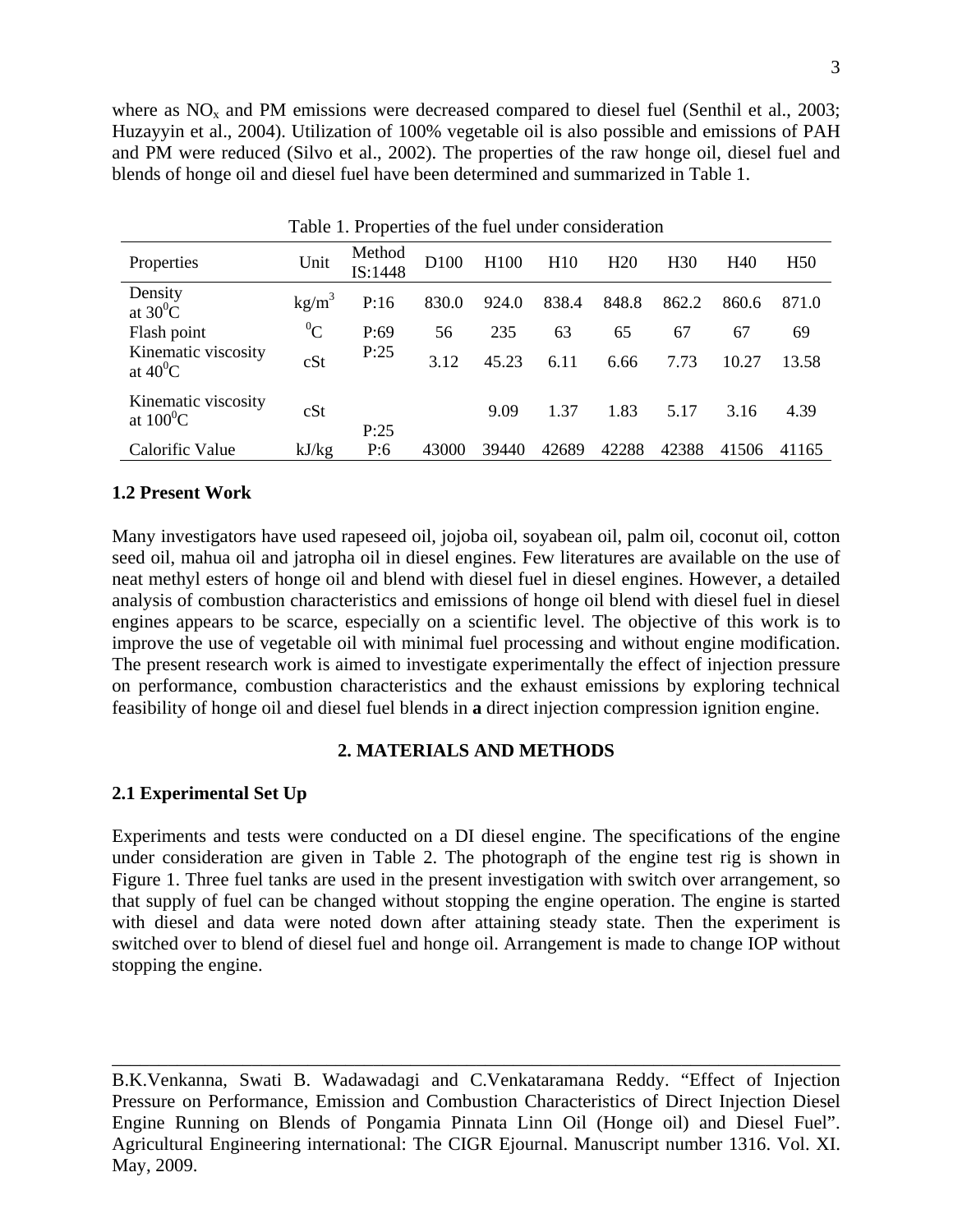#### **2.2 Emission Analyzer**

The exhaust gas composition was measured using exhaust gas analyzer and smoke opacity was measured using smoke opacity meter. Make, model and principle of measurement of these emissions are given in Table 3.

| Table 2. Engine specifications         |                                                              |  |  |
|----------------------------------------|--------------------------------------------------------------|--|--|
| Manufacturer                           | Kirloskar Oil Engines Ltd., India.                           |  |  |
| Model                                  | TV_SR II, naturally aspirated                                |  |  |
| Engine                                 | Single cylinder, direct injection diesel engine              |  |  |
| Bore / stroke / compression ratio      | $80 \text{ mm} / 110 \text{ mm} / 16.5:1$                    |  |  |
| Speed                                  | 1500 rpm, constant                                           |  |  |
| Injection pressure / advance           | 200 bar / $23^{\circ}$ before top dead center                |  |  |
| Dynamometer                            | Eddy current (Make: Dynaspeed)                               |  |  |
| Type of starting                       | Manually                                                     |  |  |
| Air flow measurement                   | Air box with 'U' tube                                        |  |  |
| Exhaust gas temperature                | RTD thermocouple                                             |  |  |
| Fuel flow measurement                  | Burette with digital stop watch                              |  |  |
| Governor                               | Mechanical governing (centrifugal type)                      |  |  |
| Cylinder pressure / fuel line pressure | $0-200$ bar / $0-2000$ bar (fixed 45 mm before the injector) |  |  |
| Resolution                             | 0.1 bar for $CP / 1$ bar for FP                              |  |  |
| Type of sensor                         | Piezo electric (5000 PSI for CP and 10000 PSI for FP         |  |  |
| Response time                          | 4 micro seconds                                              |  |  |
| Sampling resolution                    | 1 degree crank angle                                         |  |  |
| Crank angle sensor                     | 360 degree encoder with resolution of 1 degree               |  |  |

Table 3. Make, model and principle of measurement of emissions

| Exhaust gas | Make - MRU, DELTA 1600 S, Germany,            |
|-------------|-----------------------------------------------|
| analyzer    | $O_2$ - Electrochemical- Resolution: 0.01%    |
|             | NOx-Electrochemical-Resolution:1 ppm          |
|             | CO - NDIR - Resolution: 0.01%                 |
|             | $CO2$ - NDIR - Resolution: 0.1%               |
|             | HC - NDIR - Resolution: 1 ppm                 |
|             | Smoke meter Make - MRU, Optrans 1600, Germany |

#### **2.3 Experimental Plan**

The engine tests were conducted for the entire load range (0 to 100% i.e., 0 to 5 hp) at constant speed of 1500 rpm and the performance parameters, such as FC, EGT, torque and exhaust gas emissions were measured after attaining the steady state. The cooling water temperature was maintained constant (70 to  $75^{\circ}$ C). The fuel test matrix is given in Table 4.

B.K.Venkanna, Swati B. Wadawadagi and C.Venkataramana Reddy. "Effect of Injection Pressure on Performance, Emission and Combustion Characteristics of Direct Injection Diesel Engine Running on Blends of Pongamia Pinnata Linn Oil (Honge oil) and Diesel Fuel". Agricultural Engineering international: The CIGR Ejournal. Manuscript number 1316. Vol. XI. May, 2009.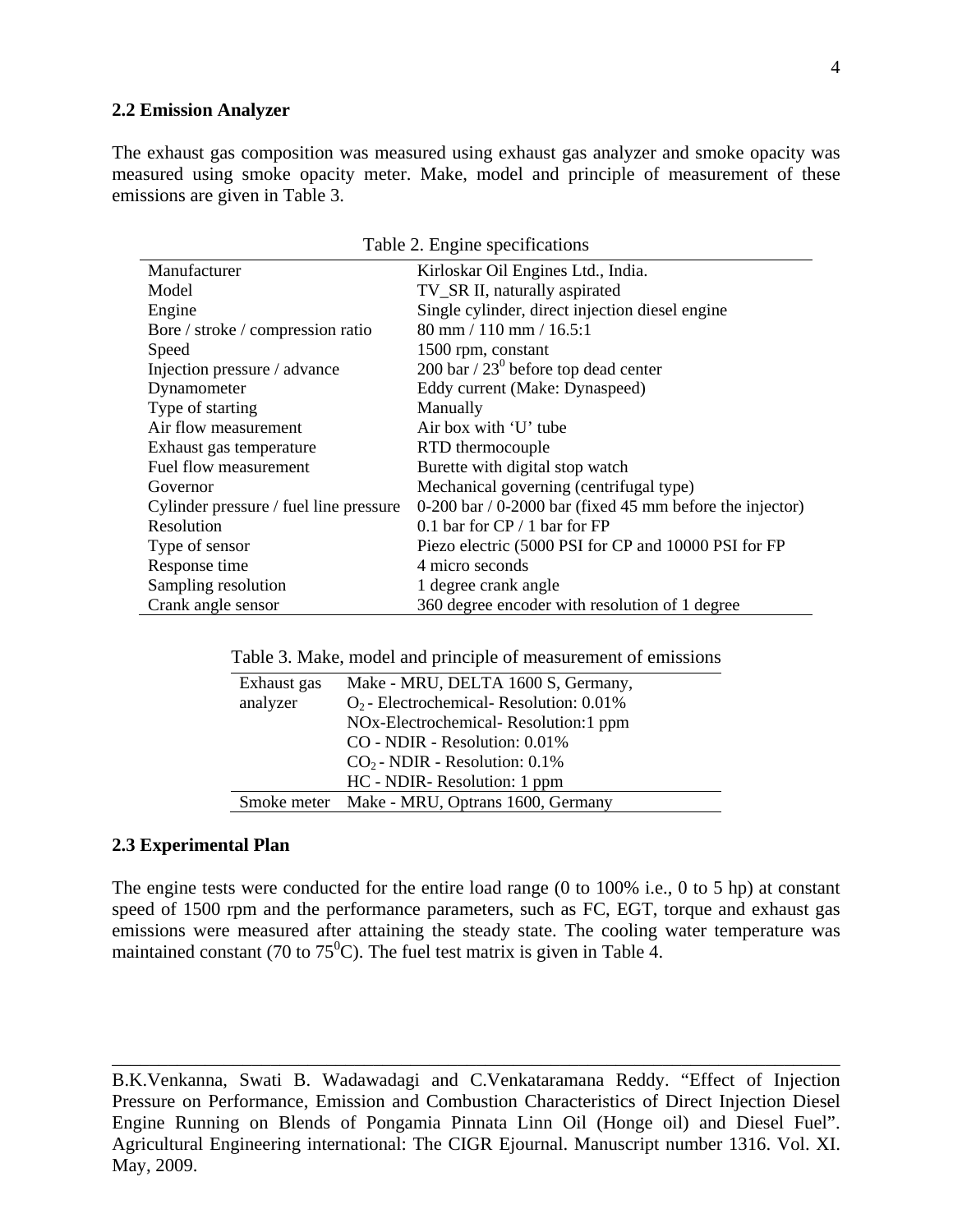#### **3. RESULTS AND DISCUSSION**

The engine performance and emission parameters such as FC, bsfc, bsec, smoke opacity, CO,  $HC$ ,  $NO<sub>x</sub>$  and combustion characteristics at standard injector opening pressure are presented in Figures 4 to 13 against percentage by volume of honge oil in honge oil and diesel fuel blend. Brake thermal efficiency, heat release rate and emissions of H30 at higher injector opening pressure are presented in Figures14 to18.

## **3.1 Effect on Performance Parameters**

Fuel consumption for the blend ratios under consideration for the entire load range is given in Figure 2. The FC increased with the increase of engine load as expected. FC increases with increasing amount of honge oil in the fuel blend compared to neat diesel fuel throughout the entire load range. This is possible because of the lower heating value of honge oil as compared to neat diesel fuel.

Table 4. Fuel test matrix under consideration

| Trial | Fuel composition                                                |
|-------|-----------------------------------------------------------------|
| 01    | Neat diesel fuel (ND or D100) at 200 bar                        |
| 02    | Honge oil - Diesel fuel blends at 200 bar                       |
|       | The blends were 10-90 (H10), 20-80 (H20), 30-70 (H30),          |
|       | $40-60$ (H40), 50-50(H50) honge oil – diesel fuel volume ratios |
| 03    | H30 at 225 bar, 250 bar and 275 bar                             |

Figure 3 shows the variation of bsfc with blend ratios under consideration at different loads. Brake specific fuel consumption of the fuel blends follows the trend similar to the neat diesel. The bsfc decreased with the increase of engine load as expected. Brake specific fuel consumption of blend up to H20 was very close to neat diesel fuel. The reason may be due to higher density even though calorific value is lower compared to petroleum-diesel fuel. Above H20 bsfc was found to increase with increase in honge oil in the blend compared to neat diesel fuel throughout the entire load range. This is attributed to the combined effect of viscosity and lower mass based heating values of blends required larger FC in order to release same energy as that of diesel fuel.

Generally bsfc is not used to compare the two different fuels, because their calorific value, density, chemical and physical parameters are different. Performance parameter, bsec, is used to compare two different fuels by normalizing bsec in terms of the amount of energy released with the given amount of fuel. Brake specific energy consumption of H10 and H20 is almost the same as that of neat diesel fuel as shown in Figure 4. Even though viscosity of H10 and H20 is slightly higher than that of neat diesel, inherent oxygen of the fuel molecules improves the combustion characteristics. This is an indication of relatively more complete combustion (Agarwal et al., 2007; Huzayyin et al., 2004).

B.K.Venkanna, Swati B. Wadawadagi and C.Venkataramana Reddy. "Effect of Injection Pressure on Performance, Emission and Combustion Characteristics of Direct Injection Diesel Engine Running on Blends of Pongamia Pinnata Linn Oil (Honge oil) and Diesel Fuel". Agricultural Engineering international: The CIGR Ejournal. Manuscript number 1316. Vol. XI. May, 2009.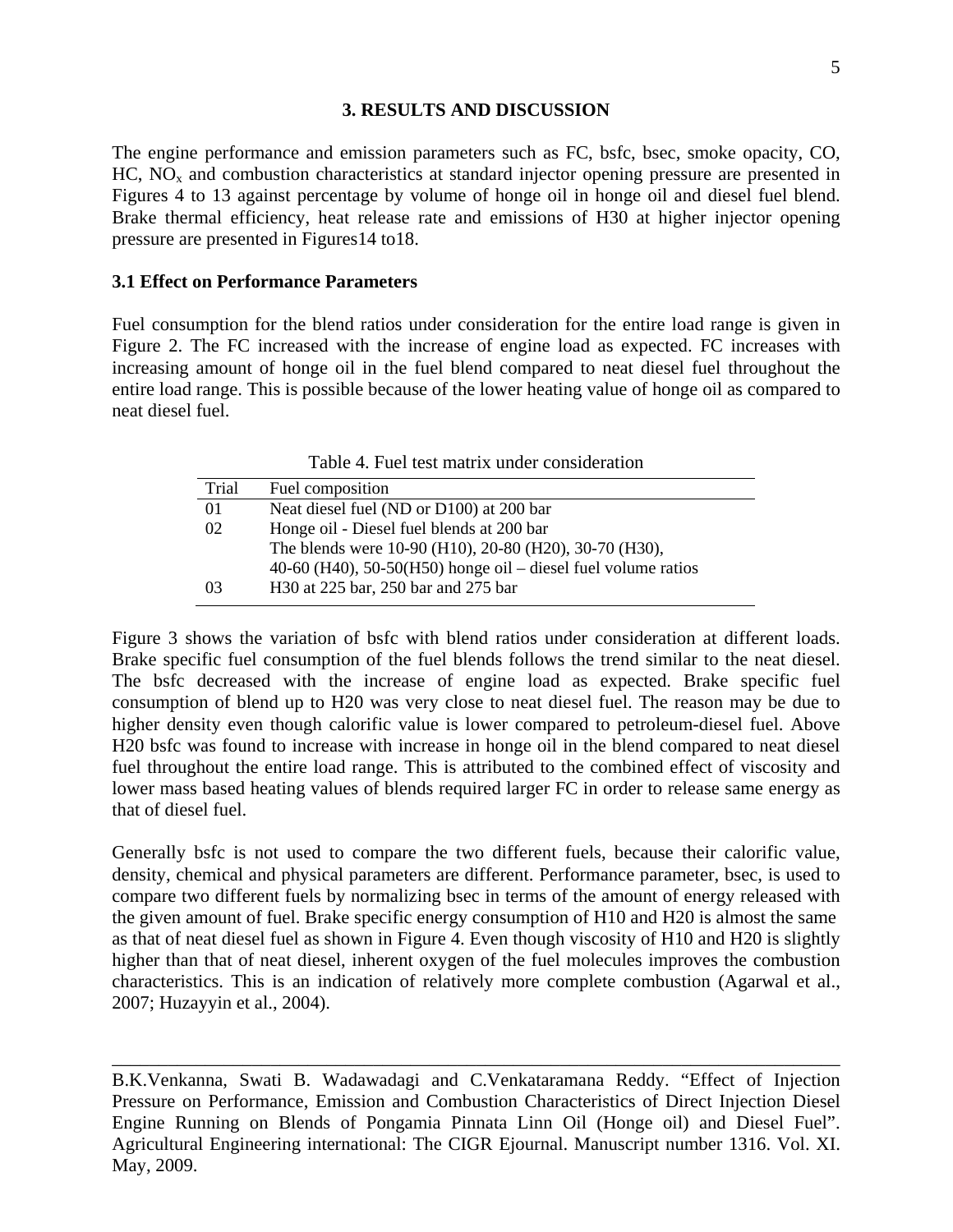



Blends higher than 20% showed higher bsec compared to ND at all engine loads. The reason may be due to higher viscosity, poor volatility and reduction in heating value lead to their poor atomization and combustion characteristics. With blends higher than 20%, viscosity effect, in turn atomization is more predominant than the oxygen availability in the blend leads to lower volatile characteristics and affects combustion process**.** 

B.K.Venkanna, Swati B. Wadawadagi and C.Venkataramana Reddy. "Effect of Injection Pressure on Performance, Emission and Combustion Characteristics of Direct Injection Diesel Engine Running on Blends of Pongamia Pinnata Linn Oil (Honge oil) and Diesel Fuel". Agricultural Engineering international: The CIGR Ejournal. Manuscript number 1316. Vol. XI. May, 2009.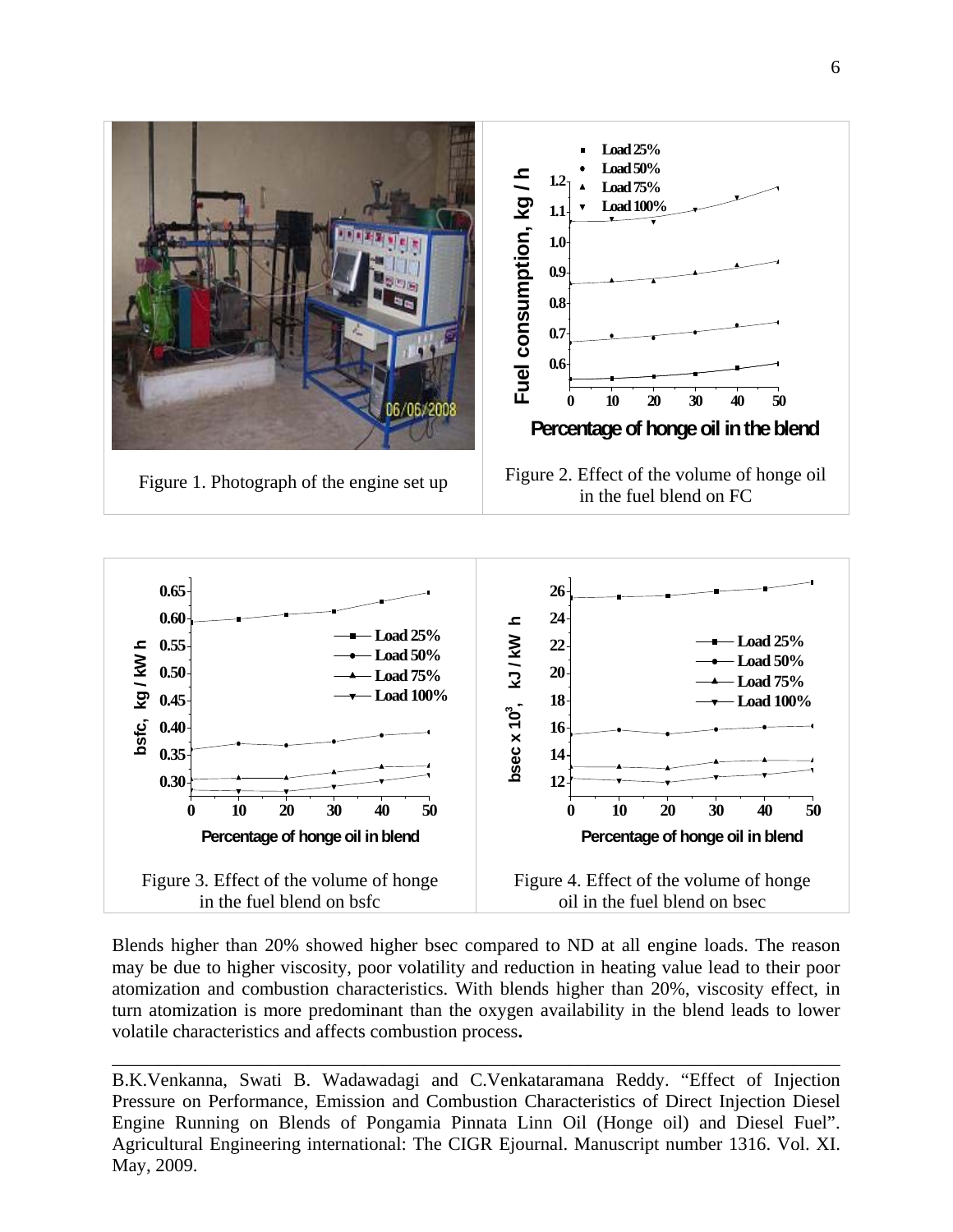#### **3.2 Effect on Emission Parameters**

Diesel combustion is heterogeneous in nature. Smoke formation mainly takes place in the rich zone of fuel at high temperature and pressure, specifically within the core region of each fuel spray. The smoke opacity emissions increased with the increase of the engine load as expected and this is shown in Figure 5. Smoke opacity emissions first decrease up to H20 and then increase with further addition of honge oil in the blend compared to neat diesel fuel. The reasons for smoke opacity decreasing up to 20% of the honge oil in the blend are: (i) dilution of aromatics and (ii) presence of oxygen molecules in the honge oil. Aromatics are known to contribute to soot formation, while the inherent oxygen molecule in the fuel, which helps to promote combustion processes by delivering oxygen to the pyrolisis zone of the burning fuel by reducing locally over rich areas and limit primary smoke formation, results in lower smoke emissions. These results agree with the results of Agarwal et al., 2007 and Herchel et al., 2001**,** but the degree of reduction is not same.



Higher smoke emissions above H20 may be due to poor atomization. Higher viscosity and bigger size fuel molecules result in poor atomization of fuel blends. In the present investigation a maximum of 6% reduction in smoke opacity emissions is observed. Smoke opacity decreased throughout the entire load range for the entire blend ratio and a maximum of 36% reduction is observed (Herchel et al., 2001).

CO formation depends upon mixture strength i.e., oxygen quantity and fuel viscosity, in turn atomization. At low load range (up to 50% of the maximum load) air fuel ratio is high,

B.K.Venkanna, Swati B. Wadawadagi and C.Venkataramana Reddy. "Effect of Injection Pressure on Performance, Emission and Combustion Characteristics of Direct Injection Diesel Engine Running on Blends of Pongamia Pinnata Linn Oil (Honge oil) and Diesel Fuel". Agricultural Engineering international: The CIGR Ejournal. Manuscript number 1316. Vol. XI. May, 2009.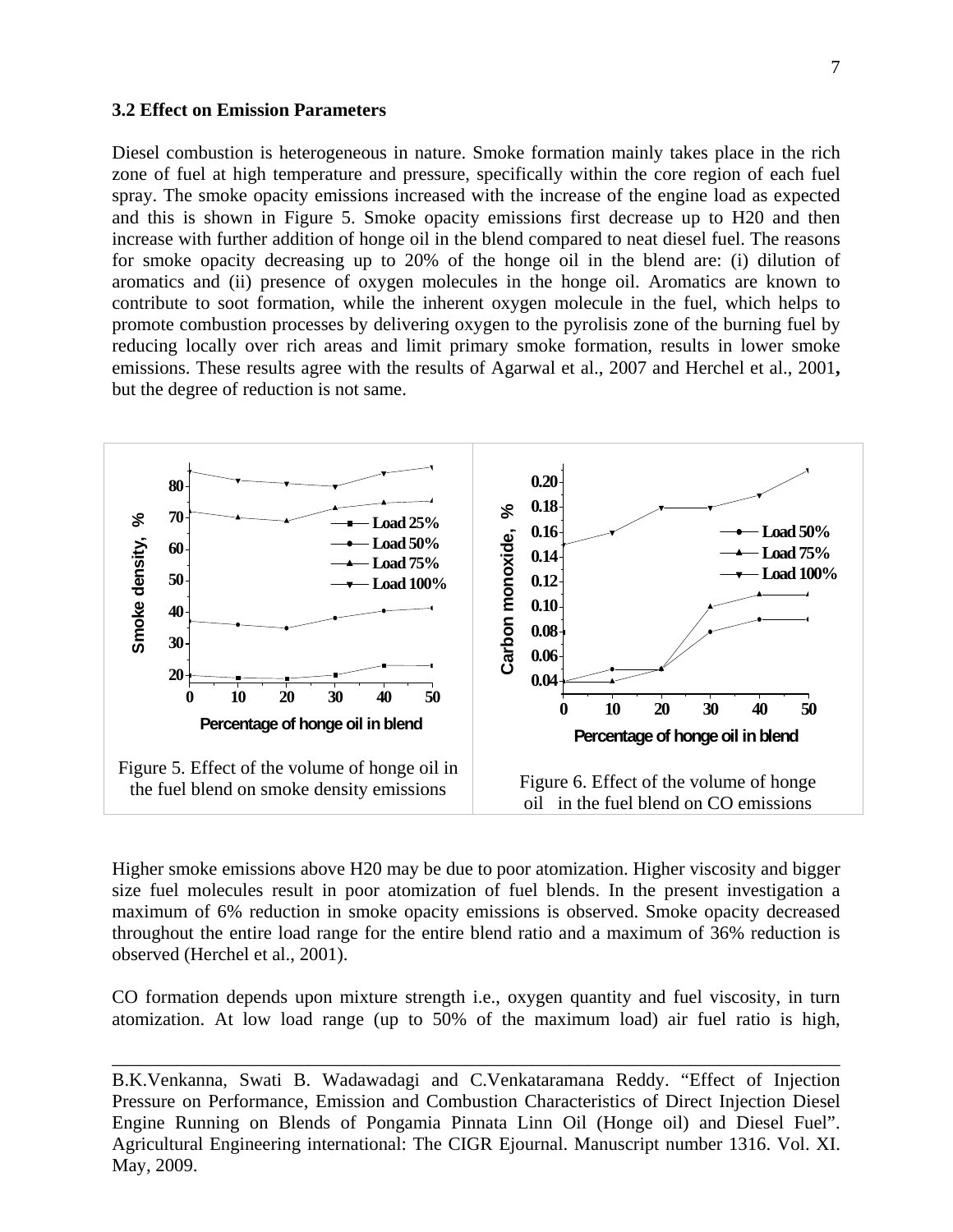availability of oxygen is more, and hence formation of CO emissions is also low. Figure 6 shows the CO emissions of the fuel blends under consideration at different engine load. Up to H20 formation of CO is close to that of neat diesel fuel. This is due to the presence of vegetable oil i.e., availability of inherent oxygen in the fuel molecules**.** 



Blends higher than 20% showed higher CO emissions compared to ND over the entire load range (CO formation for 25% load not shown), and are significant. The results are similar to that in reference (Agarwal et al., 2007). Lower heating value of blends leads to higher quantity of fuel injection (Figure 2) as compared to neat diesel for the same load conditions. Viscosity effect, in turn atomization, is more predominant than the oxygen availability. CO emissions increase with load as well as increasing amount of vegetable oil in the fuel blend (Herchel et al., 2001; Senthil et al., 2003). The results (Wang et al., 2005) show the entirely opposite trend. Entirely opposite trend was obtained (Wang et al., 2006) compared to the present result, that is CO emissions from the vegetable oil and its blends are lower than that of the diesel fuel at the engine full load, but in case of lower engine loads, the CO emissions are all slightly higher. The present results agree with the results at higher load range (Silvo et al., 2002).

Figure 7 shows the comparison of the HC emissions over the entire load range for all the fuel blends. Over the entire load range, HC emissions in case of H10 and H20 were close to ND, thereafter (blends higher than 20%) HC emissions increased with increasing amount of honge oil in fuel blends compared to ND. This is due to relatively less oxygen available for the reaction when more fuel is injected in to the engine cylinder at higher engine load. Similar observations on HC emissions have been reported (Herchel et al., 2001; Silvo et al., 2002; Agarwal et al., 2007).

B.K.Venkanna, Swati B. Wadawadagi and C.Venkataramana Reddy. "Effect of Injection Pressure on Performance, Emission and Combustion Characteristics of Direct Injection Diesel Engine Running on Blends of Pongamia Pinnata Linn Oil (Honge oil) and Diesel Fuel". Agricultural Engineering international: The CIGR Ejournal. Manuscript number 1316. Vol. XI. May, 2009.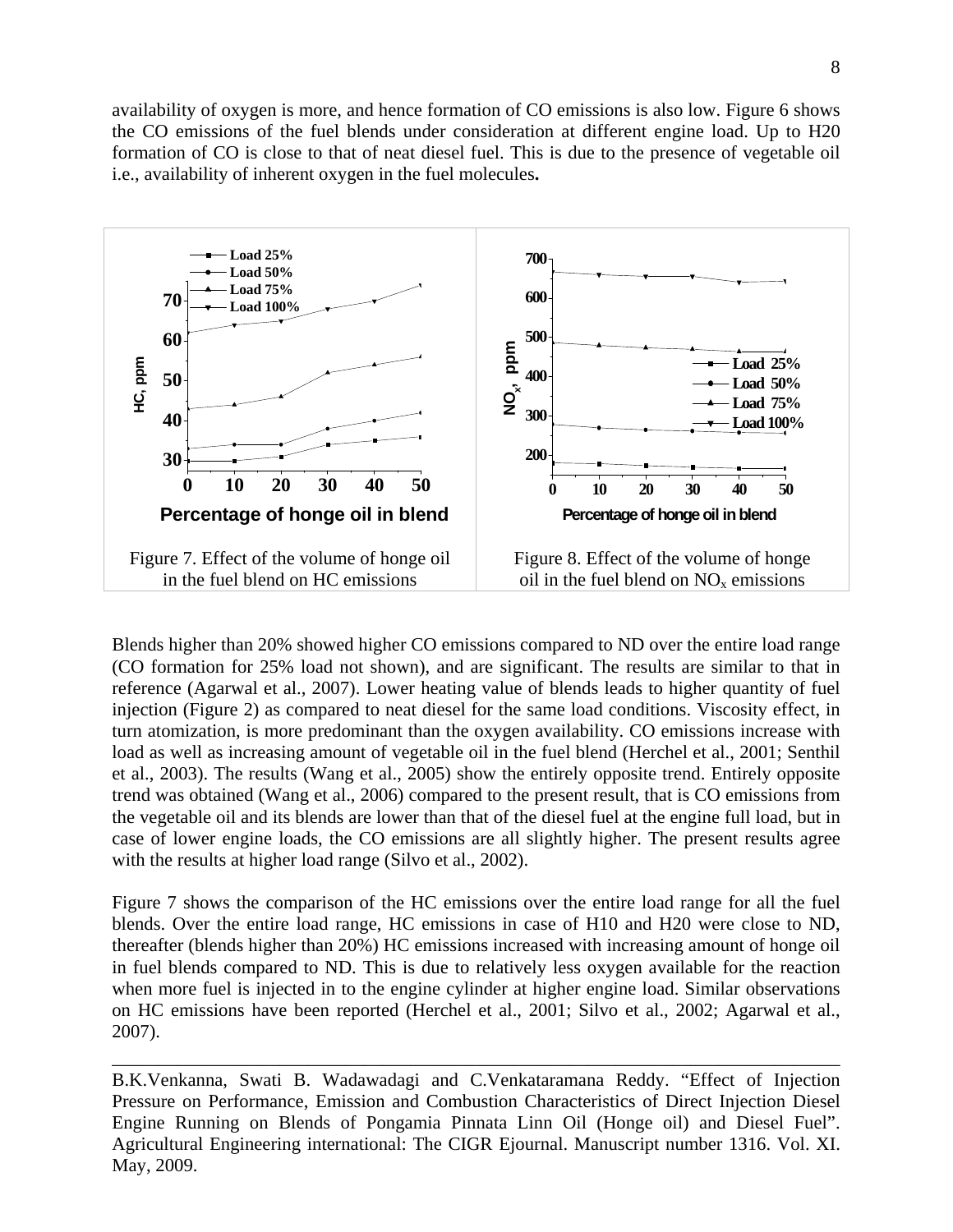The increase in emissions (CO, smoke opacity and HC) for H30 to H50 could be due to relatively incomplete combustion. This is also a reason for increase in bsec (Figure 4) at higher load and higher percentage of honge oil in the fuel. Otherwise bsec would be a straight line. Soot, CO and HC compete for the available oxygen in the rich combustion zone.

Figure 8 shows the  $NO<sub>x</sub>$  emissions for all the blend ratios under consideration. The important factor that causes  $NO<sub>x</sub>$  formation is due to high combustion temperatures and availability of oxygen. The  $NO<sub>x</sub>$  emissions increased as the engine load increased, due to the increase in combustion temperature. It is seen that within the range of tests, the  $NO<sub>x</sub>$  emissions of H10 - H50 were lower than that of diesel fuel. Similar results are found in references (Herchel et al., 2001; Silvo et al., 2002 Wang et al., 2005; Rakopoulos et al., 2006). The reason may be due to (i) smaller calorific value of the blends (ii) lower localized gas temperature in the cylinder, (iii) oxidation rate, (iv) high viscosity leads to poor atomization.

## **3.3 Combustion Characteristics**

The effect of crank angle on cylinder pressure and rate of pressure rise at 75% load are shown in Figures 9 and 10. H20 follows the trend similar to the neat diesel pressure diagram and rate of pressure rise diagram. Same trends obtained for other blend ratios of the entire load under consideration. H20 results in lower peak pressure and lower maximum rate of pressure rise as compared to neat diesel. The occurrence of peak pressure and maximum rate of pressure rises of H20 moved away compared to neat diesel. In a CI engine, the peak pressure depends on the combustion rate in the initial stages, which is influenced by the amount of fuel taking part in the uncontrolled combustion phase, which in turn governed by the delay period (Heywood, 1998). Thus, the slight higher viscosity and poor volatility of the H20 results in lower peak pressure and maximum rate of pressure rise as compared to neat diesel.

The effect of crank angle on second derivative of the rate of cylinder pressure rise at 75% load is shown in Figure 11. The IDP is calculated based on the SIT. The duration of the point of SIT to the point of SOC is taken as the IDP. According to ASTM D613, the SOC is defined as the point at which the second derivative of the combustion chamber pressure versus time becomes positive. This also shows a sudden rise in the slope at the point of ignition due to the high premixed heat release rate. IDP of H20 is slightly higher as compared to neat diesel due to low cetane number and higher self ignition temperature of the H20 (even though it is not measured, self ignition temperature and cetane number is higher and lower respectively). The reason may be due to the inferior atomization and vaporization, physical delay of H20 becoming larger as compared to neat diesel fuel.

B.K.Venkanna, Swati B. Wadawadagi and C.Venkataramana Reddy. "Effect of Injection Pressure on Performance, Emission and Combustion Characteristics of Direct Injection Diesel Engine Running on Blends of Pongamia Pinnata Linn Oil (Honge oil) and Diesel Fuel". Agricultural Engineering international: The CIGR Ejournal. Manuscript number 1316. Vol. XI. May, 2009.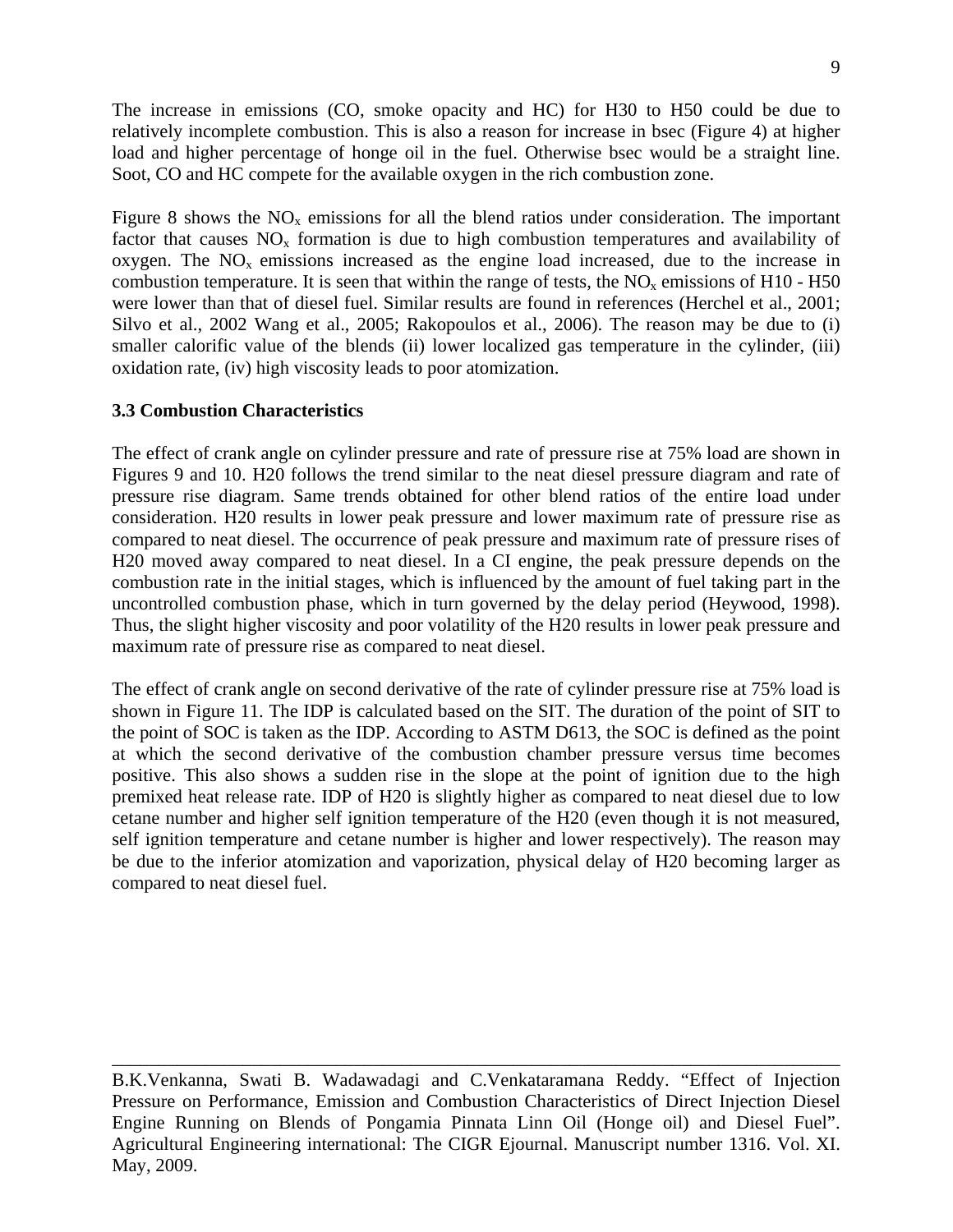



Figure 12 shows the comparison of the net heat release rate curves for neat diesel and H20 for 75% load. It is clear that H20 changes the combustion pattern that is peak of the heat release rate curves for H20 is rather lower than that of neat diesel fuel. It is seen that the premixed combustion region is lesser for H20 indicating that with neat diesel fuel greater mixing is

\_\_\_\_\_\_\_\_\_\_\_\_\_\_\_\_\_\_\_\_\_\_\_\_\_\_\_\_\_\_\_\_\_\_\_\_\_\_\_\_\_\_\_\_\_\_\_\_\_\_\_\_\_\_\_\_\_\_\_\_\_\_\_\_\_\_\_\_\_\_\_\_\_\_\_\_\_\_

B.K.Venkanna, Swati B. Wadawadagi and C.Venkataramana Reddy. "Effect of Injection Pressure on Performance, Emission and Combustion Characteristics of Direct Injection Diesel Engine Running on Blends of Pongamia Pinnata Linn Oil (Honge oil) and Diesel Fuel". Agricultural Engineering international: The CIGR Ejournal. Manuscript number 1316. Vol. XI. May, 2009.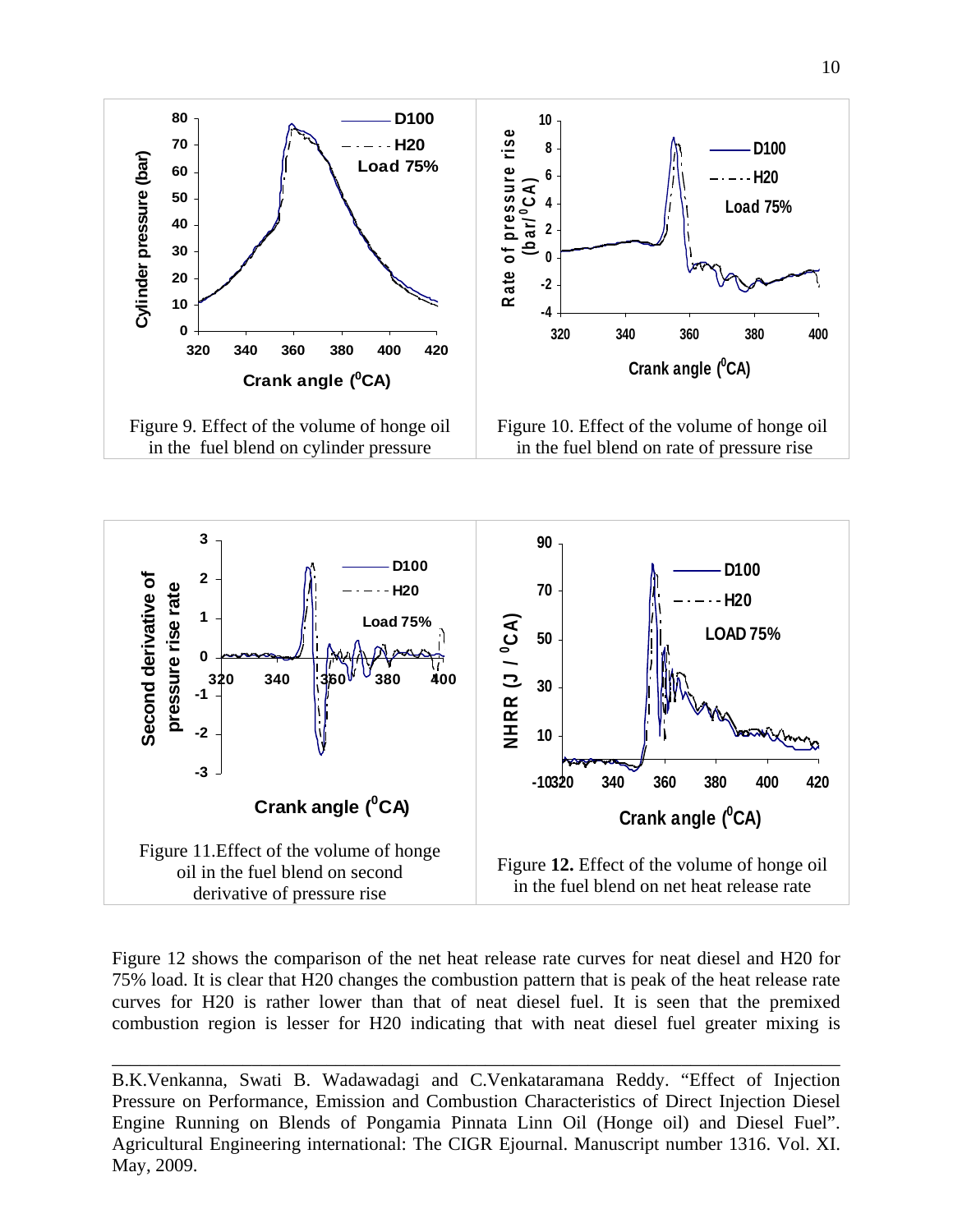enhanced. The slightly high viscosity and density of H20 result in inferior atomization and vaporization and lead to reduction in fuel air mixing rates. Hence, more burning occurs in the diffusion phase (Figure 13). This could explain the lower  $NO<sub>x</sub>$ , higher CO and HC emissions with H20. However, this does not explain the decrease in smoke as shown in Figure 5. Table 5 shows the combustion duration, peak pressure, occurrence of peak pressure, maximum rate of pressure rise, occurrence of maximum rate of pressure rise, maximum net heat release rate, occurrence of maximum net heat release rate, SIT, SOC, IDP and estimated end of combustion.

The duration of SOC to the point of EEOC is taken as the CD. Higher CD was obtained with H20 compared to neat diesel fuel. This is due to the injection of more amount of H20 than diesel fuel as shown in Fig. 2. Also due to the more diffusion burning with H20, more amount of H20 burns in the expansion stroke resulting in longer CD. This also indicates that with H20 the crank angle at which MFB attains maximum is longer than diesel fuel. This is shown in Fig. 13.

|                                             | Units        | Combustion parameters |                 |                 |                 |
|---------------------------------------------|--------------|-----------------------|-----------------|-----------------|-----------------|
| Combustion parameters                       |              | D <sub>100</sub>      | H <sub>20</sub> | H <sub>30</sub> | H <sub>30</sub> |
| Injector opening pressure                   | Bar          | 200                   | 200             | 200             | 225             |
| Peak pressure                               | Bar          | 78.3                  | 75.7            | 77.4            | 78.9            |
| Occurrence of peak pressure                 | ${}^{0}CA$   | 359                   | 361             | 362             | 359             |
| Maximum pressure rise rate                  | $bar/^0CA$   | 8.8                   | 8.2             | 7.45            | 7.55            |
| Occurrence of maximum pressure rise rate    | $^0$ CA      | 355                   | 356             | 355             | 355             |
| Maximum net heat release rate               | $J/{}^{0}CA$ | 81.88                 | 77.12           | 77.5            | 78.38           |
| Occurrence of maximum net heat release rate | ${}^{0}CA$   | 355                   | 356             | 357             | 356             |
| Static injection timing                     | ${}^{0}CA$   | 337                   | 337             | 337             | 337             |
| Start of combustion                         | ${}^{0}CA$   | 350                   | 352             | 353             | 352             |
| Ignition delay period                       | ${}^{0}CA$   | 13                    | 15              | 16              | 15              |
| Estimated end of combustion                 | $^0CA$       | 394                   | 398             | 400             | 400             |
| Combustion duration                         | ${}^{0}CA$   | 44                    | 46              | 47              | 48              |

Table 5. Important combustion parameters and their occurrence at 75% load

## **3.4 Performance, Emission and Combustion Characteristics of H30 at Different IOPs**

Brake thermal efficiency of H30 for the entire load range at different IOPs is shown in Fig. 14. This clearly indicates that a maximum brake thermal efficiency is obtained corresponding to 225 bar and it is slightly higher compared to neat diesel fuel at 200 bar. This is due to improved spray characteristics, better atomization and mixing with air is good. This will enhance combustion process and in turn improve efficiency. Too high IOP leads to smallest diameter of fuel droplet and affects the spray pattern and penetration. Brake thermal efficiency of H30 at 225 bar and 250 bar is almost the same. Better combustion i.e., high heat release rates were obtained in case of H30 at IOP 225 bar compared to diesel fuel and H30 at IOP 200 bar as shown in Fig. 15. Figure 16 shows that smoke opacity emissions steadily decreased with increase in the IOP due to better atomized spray leading to improved mixture formation. Lowest smoke opacity is obtained with the IOP of 275 bar. Better smoke emissions were seen for all the IOPs under consideration compared to neat diesel fuel at standard IOP of 200 bar. Variation of the CO and HC emissions

B.K.Venkanna, Swati B. Wadawadagi and C.Venkataramana Reddy. "Effect of Injection Pressure on Performance, Emission and Combustion Characteristics of Direct Injection Diesel Engine Running on Blends of Pongamia Pinnata Linn Oil (Honge oil) and Diesel Fuel". Agricultural Engineering international: The CIGR Ejournal. Manuscript number 1316. Vol. XI. May, 2009.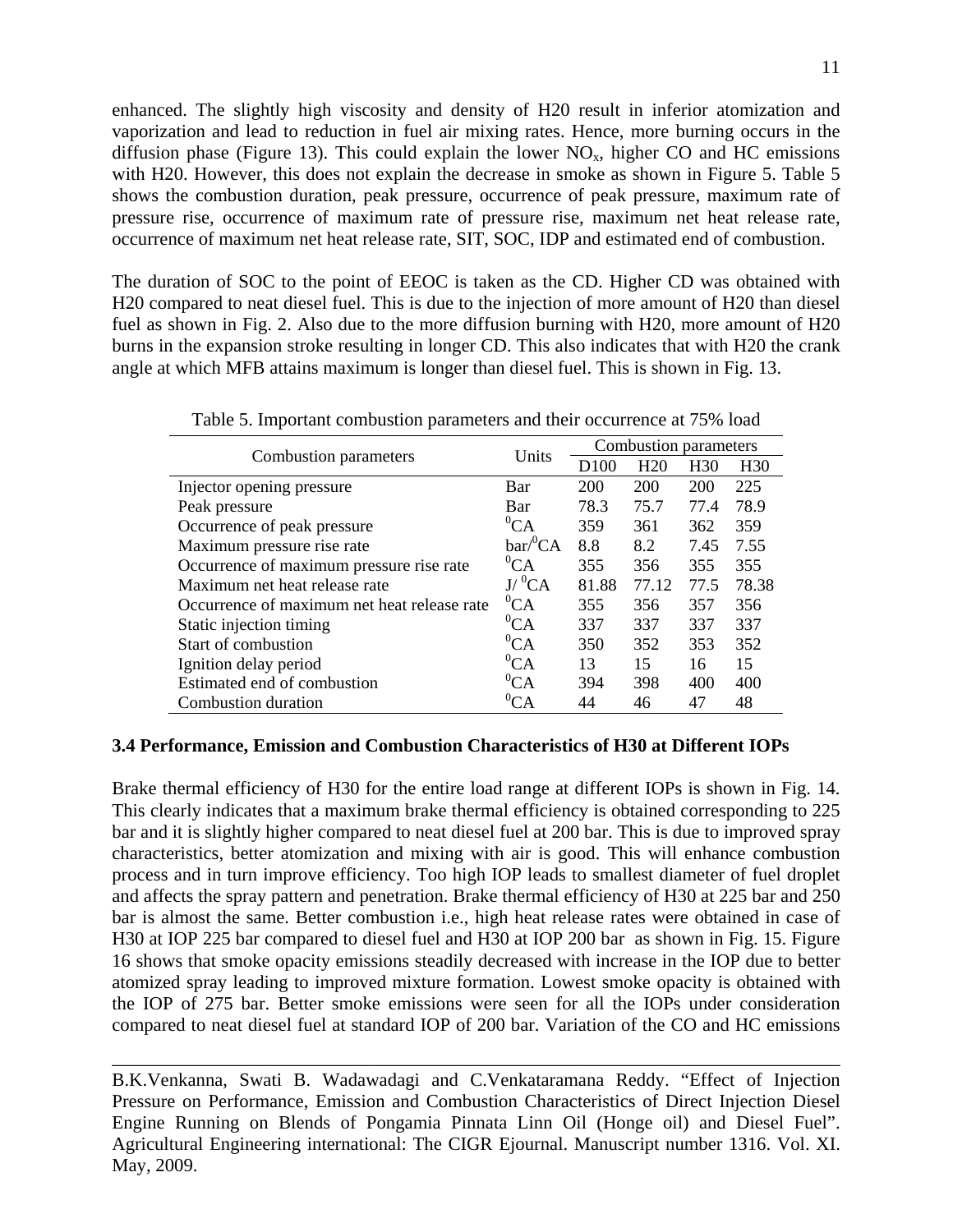at different IOPs are given in Figures 17 and 18. Least CO and HC emissions were observed at 275 bar and 250 bar respectively and this is better than neat diesel fuel at standard IOP of 200 bar. This is due to improvement in the spray pattern improving atomization and leading to a lower physical delay in turn to a lower IDP. This will enhance performance and emissions with H30. Figure 19 shows the  $NO_x$  emissions at different IOPs under considerations. The  $NO_x$ emissions increased as the IOP increased due to improved combustion in turn lead to higher temperature.



Figure 13. Effect of crank angle on MFB for D100 and H20 at load 75%



Figure 14. Effect of load on brake thermal efficiency at different IOPs for ND and H30

B.K.Venkanna, Swati B. Wadawadagi and C.Venkataramana Reddy. "Effect of Injection Pressure on Performance, Emission and Combustion Characteristics of Direct Injection Diesel Engine Running on Blends of Pongamia Pinnata Linn Oil (Honge oil) and Diesel Fuel". Agricultural Engineering international: The CIGR Ejournal. Manuscript number 1316. Vol. XI. May, 2009.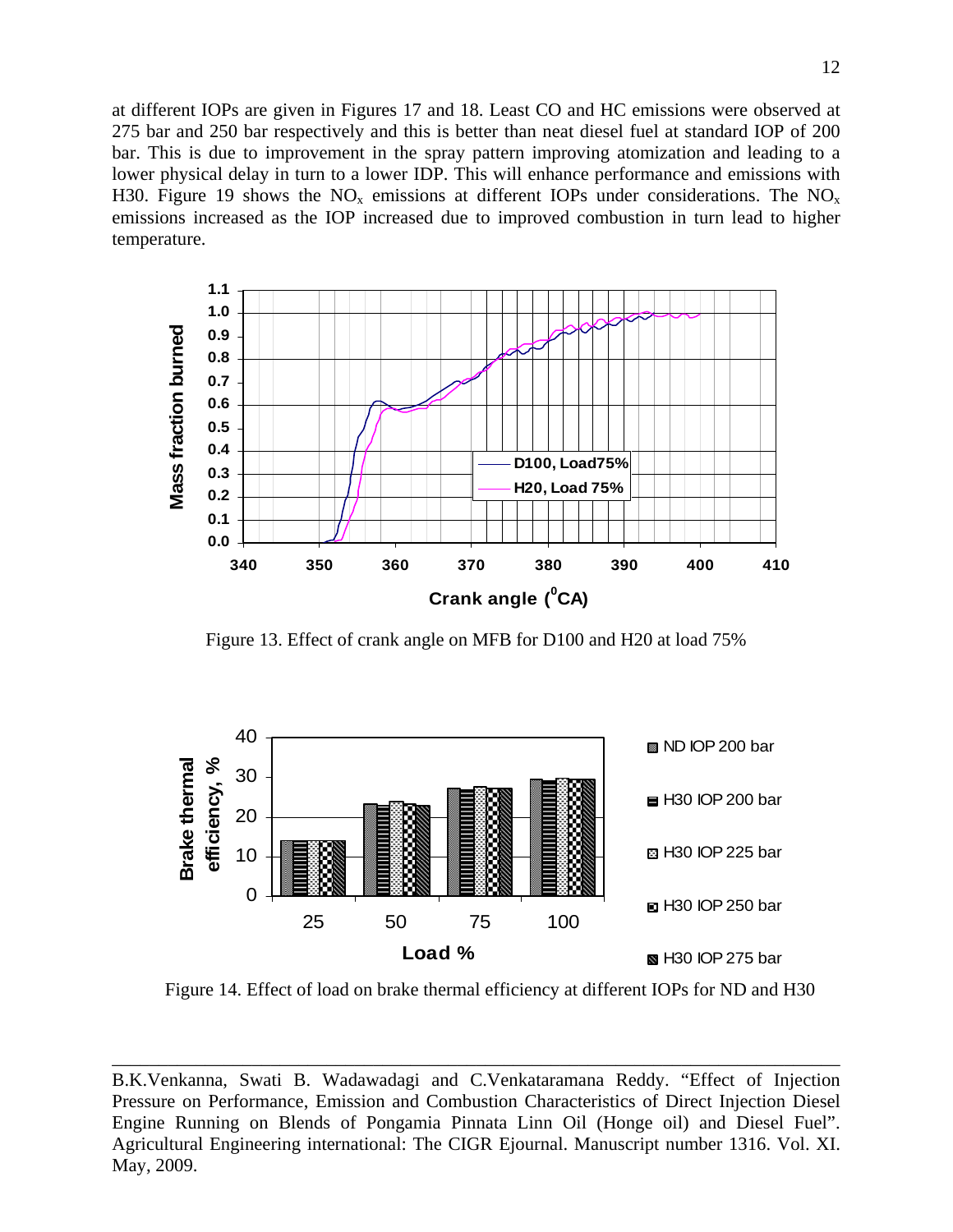

Figure 15. Effect of crank angle on net heat release rate at different IOPs for ND and H30 at 75% load



Figure 16.Effect of load on smoke opacity at different IOPs for ND and H30

B.K.Venkanna, Swati B. Wadawadagi and C.Venkataramana Reddy. "Effect of Injection Pressure on Performance, Emission and Combustion Characteristics of Direct Injection Diesel Engine Running on Blends of Pongamia Pinnata Linn Oil (Honge oil) and Diesel Fuel". Agricultural Engineering international: The CIGR Ejournal. Manuscript number 1316. Vol. XI. May, 2009.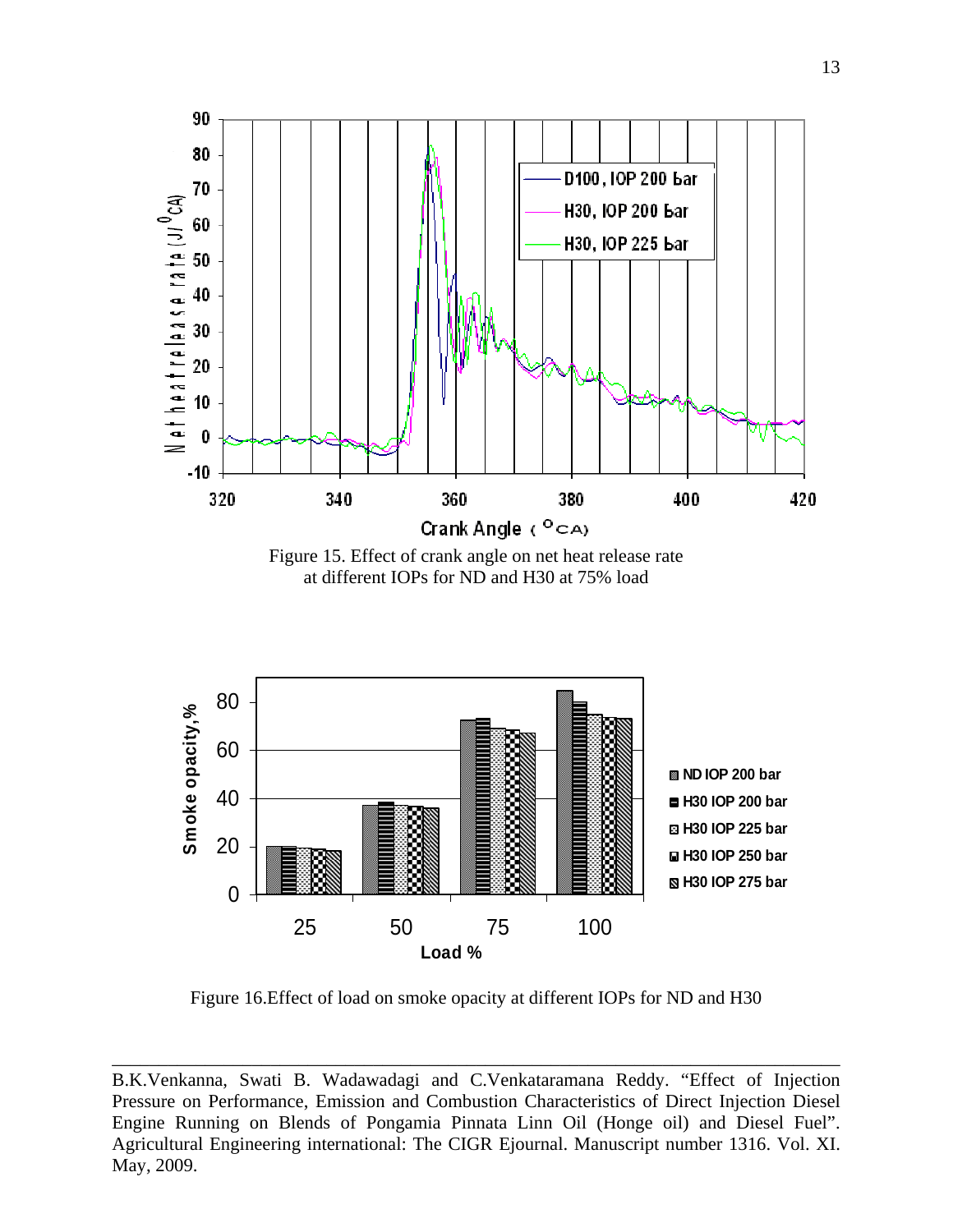

Figure 17. Effect of load on CO at different IOPs for ND and H30



Figure 18. Effect of load on HC at different IOPs for ND and H30



Figure 19. Effect of Load on  $NO<sub>x</sub>$  at different IOPs for ND and H30

B.K.Venkanna, Swati B. Wadawadagi and C.Venkataramana Reddy. "Effect of Injection Pressure on Performance, Emission and Combustion Characteristics of Direct Injection Diesel Engine Running on Blends of Pongamia Pinnata Linn Oil (Honge oil) and Diesel Fuel". Agricultural Engineering international: The CIGR Ejournal. Manuscript number 1316. Vol. XI. May, 2009.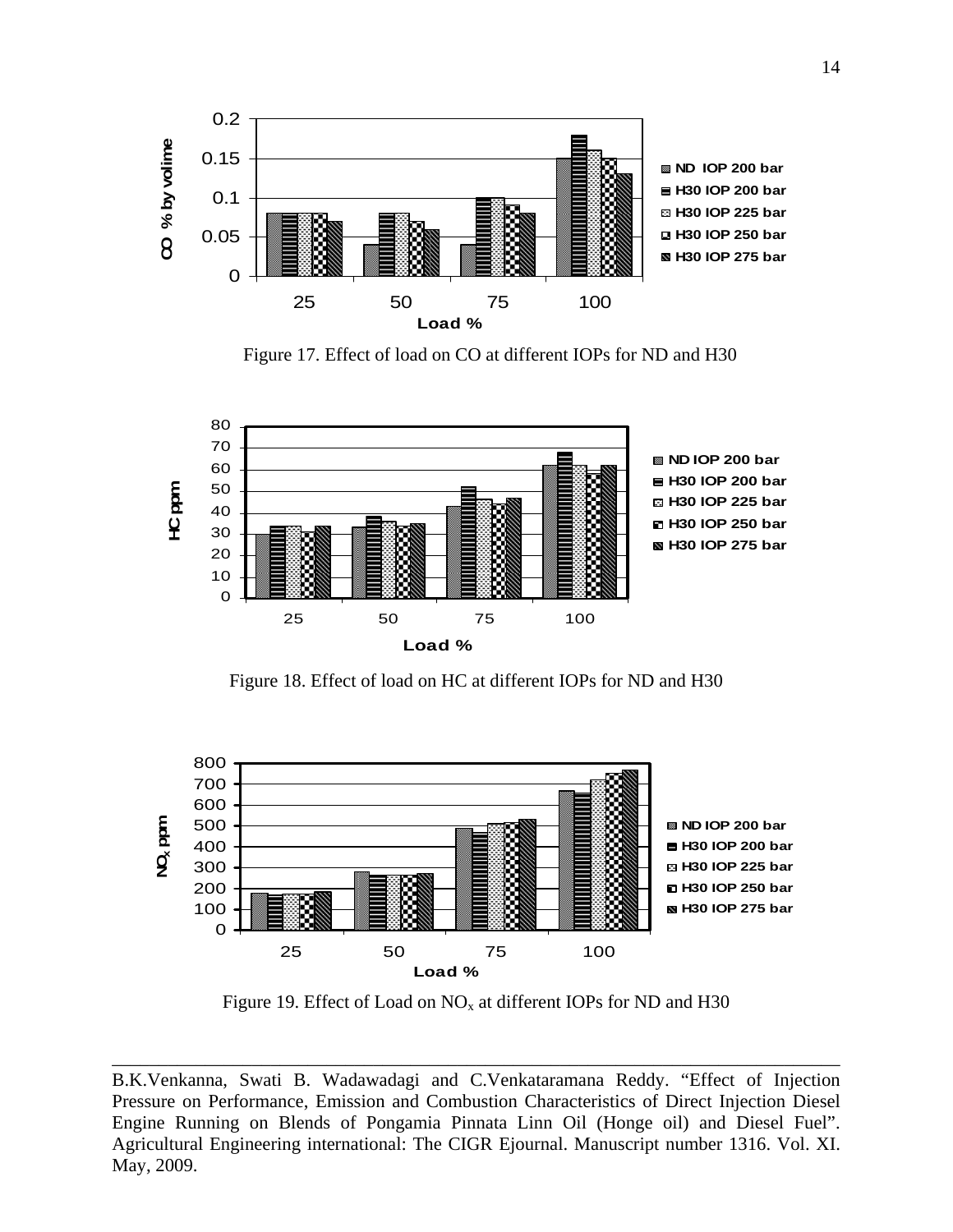#### **4. CONCLUSIONS**

Based on the experimental results of this work over the range of honge oil percentage in fuel blend the following conclusions are drawn.

- 1. No problem was faced at the time of starting the DI diesel engine and the engine ran smoothly over the range of honge oil percentage in fuel blend.
- 2. FC rate increased with increase of honge oil in the blend.
- 3. bsfc of H20 is close to that of diesel fuel. Thereafter increased compared to diesel fuel.
- 4. bsec of H20 is close to that of diesel fuel. Thereafter increased compared to diesel fuel.
- 5. Emission parameters such as smoke opacity, CO, HC and  $NO<sub>x</sub>$  up to H20 were found to be close to that of diesel fuel. Thereafter increased compared to diesel fuel.
- 6. H20 exhibits; slightly higher IDP, slightly lower maximum rate of pressure rise, slightly lower peak pressure, slightly lower maximum net heat release rate, slightly higher CD compared to neat diesel fuel.
- 7. Performance, emission and combustion parameters of H20 are almost similar to that of neat diesel fuel.
- 8. The performance and emission characteristics of H30 to H50 are inferior compared to neat diesel fuel.
- 9. Improved premixed heat release rate were noticed with H30 when IOP is enhanced.
- 10. Performance and emissions of H30 were improved at IOP 225 bars.
- 11. This work establishes that 20% honge oil in the fuel blend can be used in direct injection diesel engine without any modification and without any adverse effect.
- 12. This work also establishes that 30% honge oil in the fuel blend can be used in direct injection diesel engine by increasing injection pressure from 200 bar to 225 bar

## **5. ACKNOWLEDGMENTS**

The experimental set up, exhaust analyzer and smoke meter used for this work is procured under Technical Education Quality Improvement Program (TEQIP) fund of World Bank Assisted Program. TEQIP and the Management of Sri B.V.V. Sangha, Bagalkot 587 101, Karnataka, India are gratefully acknowledged. Our special thanks are due to the Principal, Sri. B.V.V.'S Basaveshwar Engineering College and H.O.D, Mechanical Engineering for their continuous encouragement and support.

## **6. REFERENCES**

- Agarwal, A.K. and L.M.Das. 2001. Bio-diesel development and characterization for use as a fuel in compression ignition engines, Journal of Engineering for Gas Turbine and Power. Transactions of the ASME, 123: 440-447.
- Agarwal, A.K., J.Bijwe and L.M.Das. 2003. Effect of bio-diesel utilization of wear of vital parts in compression ignition engine, Journal of Engineering for Gas Turbine and Power. Transactions of the ASME, 125: 604-611.

\_\_\_\_\_\_\_\_\_\_\_\_\_\_\_\_\_\_\_\_\_\_\_\_\_\_\_\_\_\_\_\_\_\_\_\_\_\_\_\_\_\_\_\_\_\_\_\_\_\_\_\_\_\_\_\_\_\_\_\_\_\_\_\_\_\_\_\_\_\_\_\_\_\_\_\_\_\_

B.K.Venkanna, Swati B. Wadawadagi and C.Venkataramana Reddy. "Effect of Injection Pressure on Performance, Emission and Combustion Characteristics of Direct Injection Diesel Engine Running on Blends of Pongamia Pinnata Linn Oil (Honge oil) and Diesel Fuel". Agricultural Engineering international: The CIGR Ejournal. Manuscript number 1316. Vol. XI. May, 2009.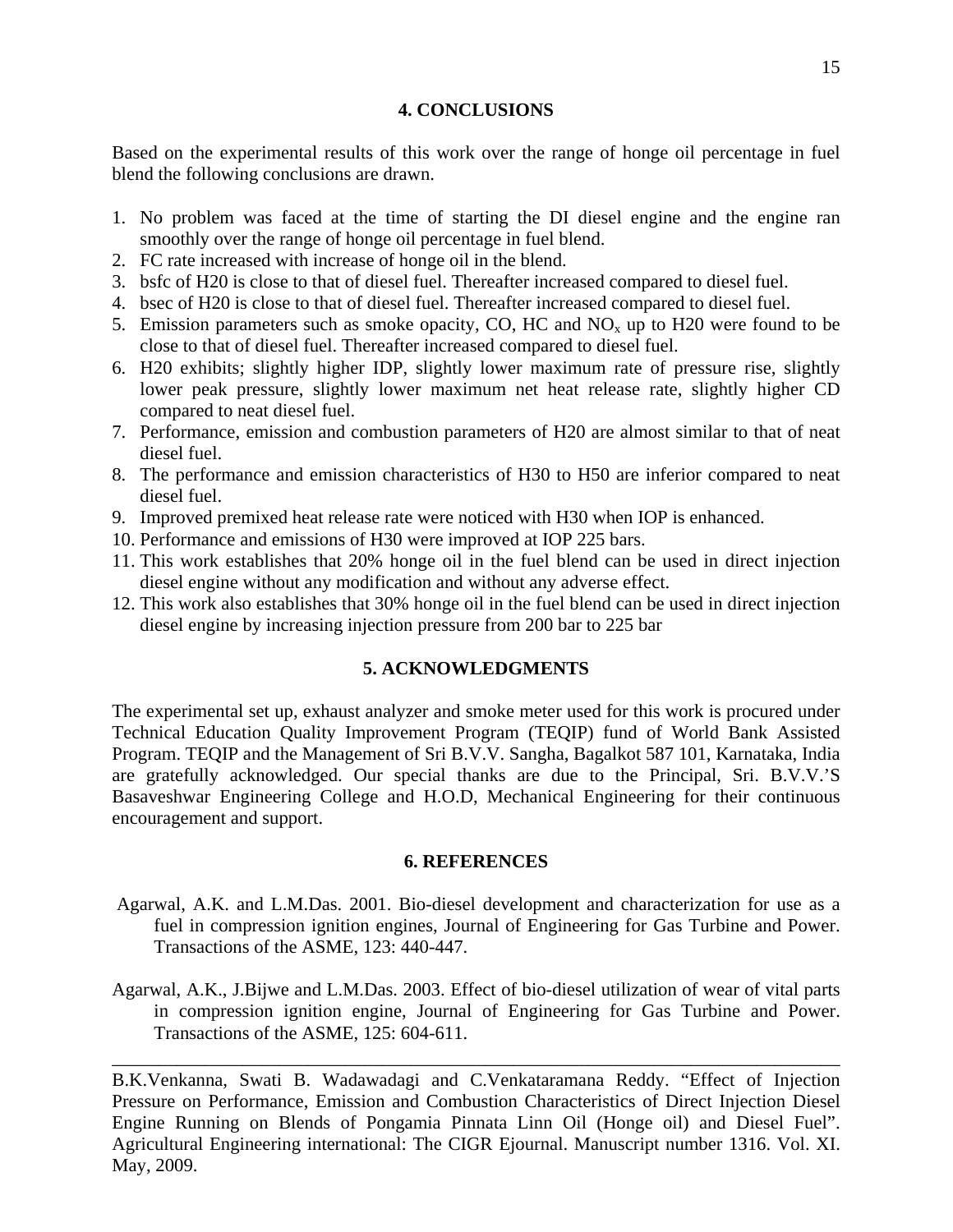- Agarwal, Deepak. and Avinash Kumar Agarwal. 2007. Performance and emissions characteristics of Jatropha oil (preheated and blends) in a direct injection compression ignition engine. Applied Thermal Engineering, 27: 3214-2323.
- Altin, R., S.Cetinkaya and H.S.Yucesu. 2001. The potential of using vegetable oil fuel as fuel fior diesel engines. Energy Conversion and Management, 42: 529-538.
- Anonymous, Parisara, ENVIS New letter. 2005. State Environment Related Issues, Department of Forest, Ecology and Environment, Government of Karnataka, India 1.
- He, Y. and Y.D.Bao. 2003. Study on rapeseed oil as alternative fuel for a single cylinder diesel engine. Renewable Energy, 28:1447-1453.
- Herchel T.C.M., Y. M., Yutaka, M., Chihiro, O., Seiichi, S., Takao, K., Hisao, N. 2001. The Effect of coconut oil and diesel fuel blends on diesel engine performance and exhaust missions. JSAE Review, 22: 349-355.
- Heywood, J.B. 1998. Internal Combustion Engines Fundamentals, Mc Graw Hill International Edition, Singapore.
- Huzayyin, A.S., A.H.Bawady, M.A.Rady and A.Dawood. 2004. Experimental evaluation of Diesel engine performance and emission using blends of jojoba oil and Diesel fuel. Energy Conversion and Management, 45: 2093-2112.
- Murat Cetin and Fikret Yuksel. 2007. The use of hazelnut oil as a fuel in pre chamber diesel engine. Applied Thermal Engineering, 27: 63-67.
- Nwafor, O.M.I. Emission characteristics of diesel engine running on vegetable oil with elevated fuel inlet temperature, Biomass and Bioenergy. 27 (2004) 507-511.
- Rakopoulos, C.D., K.A. Antonopoulos et al., 2006. Comparative performance and emissions study of a direct injection diesel engine using blends of diesel fuel with vegetable oils or bio-diesels of various origins. Energy Conversion and Management, 47: 3272-3287.
- Ramadahas, A.A., S.Jayaraj and C.Muraleedharan. 2004. Use of vegetable oils as I.C.Engines fuel – A review. Renewable Energy, 29:727-742.
- Senthil Kumar, A.Ramesh and B.Nagalimgam. 2003. An experimental comparison of methods to use methanol and Jatropha oil in a C.I. Biomass and Bioenergy, 25: 209-318.
- Silvo C.A. de Almeida, Carlos Rodrigues Belchior et al. 2002. Performance of a diesel generator fuelled with palm oil. Fuel, 81: 2097-2102.

B.K.Venkanna, Swati B. Wadawadagi and C.Venkataramana Reddy. "Effect of Injection Pressure on Performance, Emission and Combustion Characteristics of Direct Injection Diesel Engine Running on Blends of Pongamia Pinnata Linn Oil (Honge oil) and Diesel Fuel". Agricultural Engineering international: The CIGR Ejournal. Manuscript number 1316. Vol. XI. May, 2009.